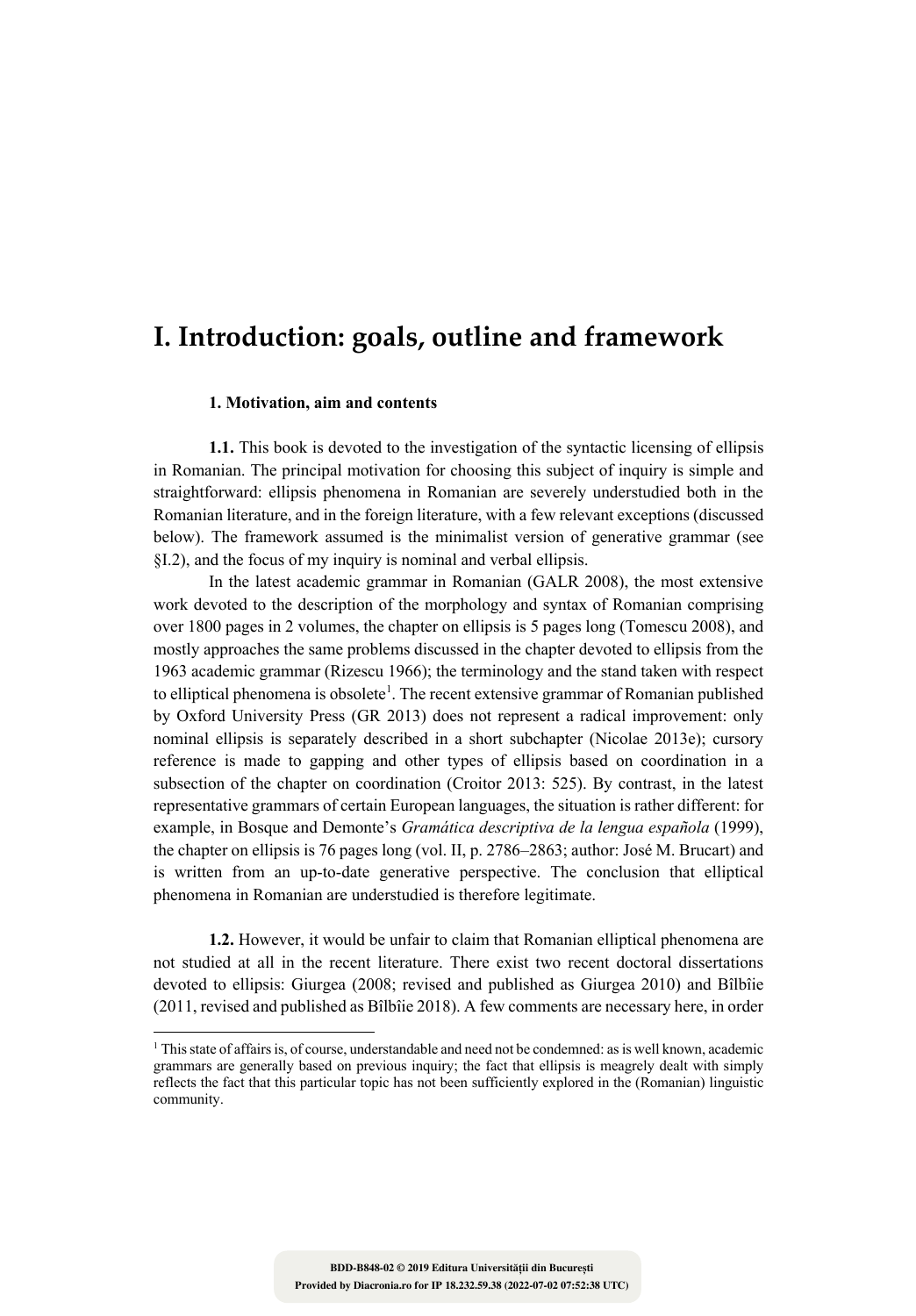to point out the differences between the present work and Giurgea's and Bîlbîie's dissertations. Giurgea (2008, 2010) focuses on nominal ellipsis, which is also analysed in this book in §III. However, Giurgea (2008) assumes an empty pro-form approach to the phenomena under scrutiny; he focuses mostly on the interpretative disparities between ellipsis sites and their overt counterparts, and on the interpretation of pronouns. In contrast to Giurgea's work, I explicitly adopt and defend a PF-deletion approach to ellipsis (in the sense of Merchant 2001), according to which the ellipsis site is a fully articulated, but silent domain, and I focus on the syntactic conditions that have to be met in order for ellipsis to be licensed. Furthermore, I operate a distinction between nominal ellipsis and substantivization (analysed as the incorporation of silent, but contentful nouns in the sense of Panagiotidis 2003 and Kayne 2005) and I show that assuming two complementary processes with superficially similar outcomes does not lead to a contradiction<sup>2</sup>. Bîlbîie's (2011) work focuses especially on gapping and stripping (see §II, for the distinction between elliptical phenomena based on a multidominant structure and elliptical phenomena based on deletion; see also §I.1.3), that is, on verbal elliptical constructions in which the verbal head is absent. In contrast to Bîlbîie's work, my discussion focuses on licensed types of ellipsis; this variety of elliptical phenomena is more similar to English VP-ellipsis in that a pronounced verbal head licenses the deletion of its complement. Thus, my inquiry should be seen as complementary to Bîlbîie's. Finally, it is necessary to mention that, while the theoretical framework adopted by Bîlbîie is Head-Driven Phrase Structure Grammar (HPSG), the framework adopted by us is the same one as Giurgea's, namely minimalism. The choice of theoretical framework is important, as it determines the overall goals of the inquiry.

**1.3.** From the beginning, it should be made clear that there is a distinction between two types of elliptical phenomena: ellipses licensed by a given element ("licensed ellipses"), which are based on deletion (see Merchant 2001), and ellipses parasitic on coordination, which are fed by a multidominant structure (see Citko 2005, 2011a, 2011b). Chao (1988) is the first one to explicitly argue for a division of this type, but the idea is older (cf., for instance, Williams 1977). If we define ellipsis in a very simple way, as Merchant (2018: 19) does ("in ellipsis, there is meaning without form"), then there is no way of determining which process is "more elliptical" than the other. Chapter II is devoted to bringing arguments for this claim by investigating the properties which support this division. The first class of elliptical phenomena includes varieties of deletion like VPellipsis, nominal ellipsis and sluicing, while the second class of processes includes gapping,

 $2$  Merchant (2014) makes the same claim in the analysis of gender mismatches under nominal ellipsis in Greek: conceiving ellipsis as implying a deletion process does not go against the assumption that there exist silent pro-forms which may feed a form of substantivization / incorporation; in fact, the two processes should be conceived of as complementary.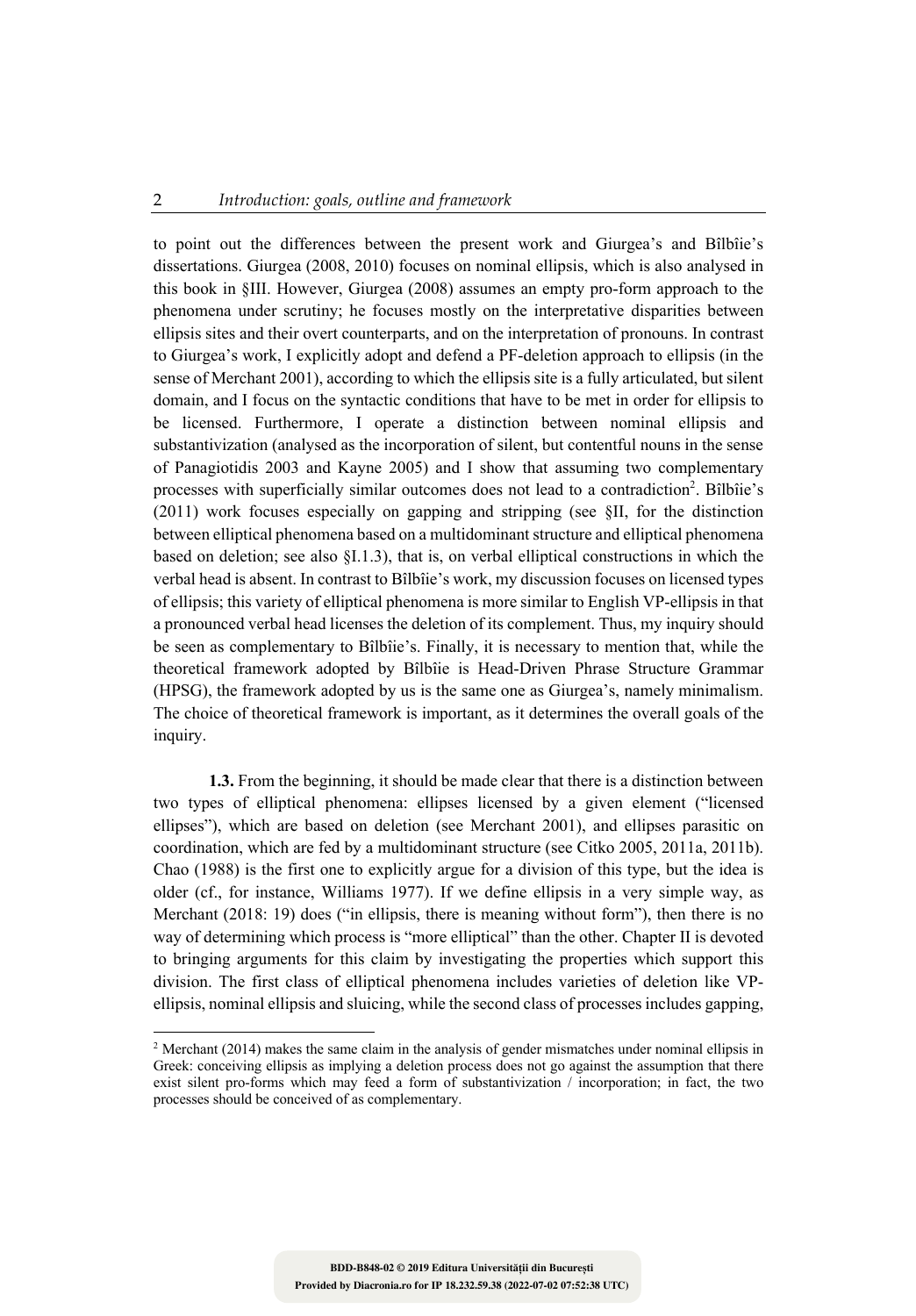stripping, right node raising, etc. The focus of this book is constituted by licensed ellipses, and I have chosen to stop at nominal and verbal ellipsis, as they present us with a wealth of empirical facts specific to Romanian, leading to interesting theoretical generalizations. Sluicing in Romanian is not very eccentric when compared to what we find in other Romance languages<sup>3</sup>; Rațiu (2010) and Hoyt and Teodorescu (2012) should be consulted for a general introduction to the problems raised by sluicing in Romanian. Another deletion phenomenon which falls into this class is polarity ellipsis (Martins 1994) licensed by affirmative and negative markers (see also Busquets 2006). Let us now turn to the contents of the present book.

**1.4.** The theoretical analysis is driven by empirical facts. With respect to nominal ellipsis<sup>4</sup> and ellipsis with verbal licensers, I investigate the most representative configurations in which ellipsis is licensed and I show that a theoretical framework like Merchant's (2001) or Aelbrecht's (2010), in which ellipsis is licensed by the presence of an E-feature on a licensing head, is not fully appropriate. Merchant's seminal work is based on sluicing, which in most cases is optional. The choice of pronouncing or silencing a structure superficially gives the impression that the assignment of the E-feature is optional (see footnote 5; in certain configurations, sluicing is obligatory, this indicating from the outset that the E-feature is not genuinely optional). This position cannot be correct: in §II and §III, I identify several contexts in which ellipsis is forced<sup>5</sup>, a fact which indicates that E-feature assignment cannot be optional. Furthermore, by assuming an E-feature, whose nature is essentially semantic, one sweeps under the carpet the morphosyntactic problem of ellipsis licensing, as highlighted by authors like Lobeck (1995) (in a late GB framework) and Kennedy (2003) or Rouveret (2012) (in a minimalist framework), which is two-fold: both the licenser and the ellipsis site have to have an appropriate morphosyntactic featural composition. The morphosyntactic aspect of ellipsis licensing is important, as ellipsis is subject to cross-linguistic and intra-linguistic variation, a state of affairs which cannot be accounted for from a purely semantic point of view. An alternative solution to ellipsis licensing, which capitalises on López's (2000) seminal work, is put forward.

<sup>&</sup>lt;sup>3</sup> E.g. see Rodrigues, Nevins and Vicente (2009), Gonzáles (2010) for sluicing in Spanish. <sup>4</sup> Yoshida, Wang and Potter (2012) show that gapping does not apply within the DP; apparent examples of so-called "nominal" gapping should be analysed as involving deletion, not multidominance /

 $\delta$  Sluicing is not optional when it ameliorates island violations; in the respective configuration, ellipsis is forced to apply, as the overt counterpart of the structure is ungrammatical (examples from Merchant 2001: 87; see also Chung, Ladusaw and McCloskey 1995; see also Blümel 2013 for a possible explanation). (i) a. *They want to hire someone who speaks a Balkan language, but I don't remember which.*

b. \**I don't remember which (Balkan language) they want to hire someone who speaks.*

<sup>(</sup>ii) a. *Ben will be mad if Abby talks to one of the teachers, but she couldn't remember which.* b. \**Ben will be mad if Abby talks to one of the teachers, but she couldn't remember which (of the teachers) Ben will be mad if she talks to.*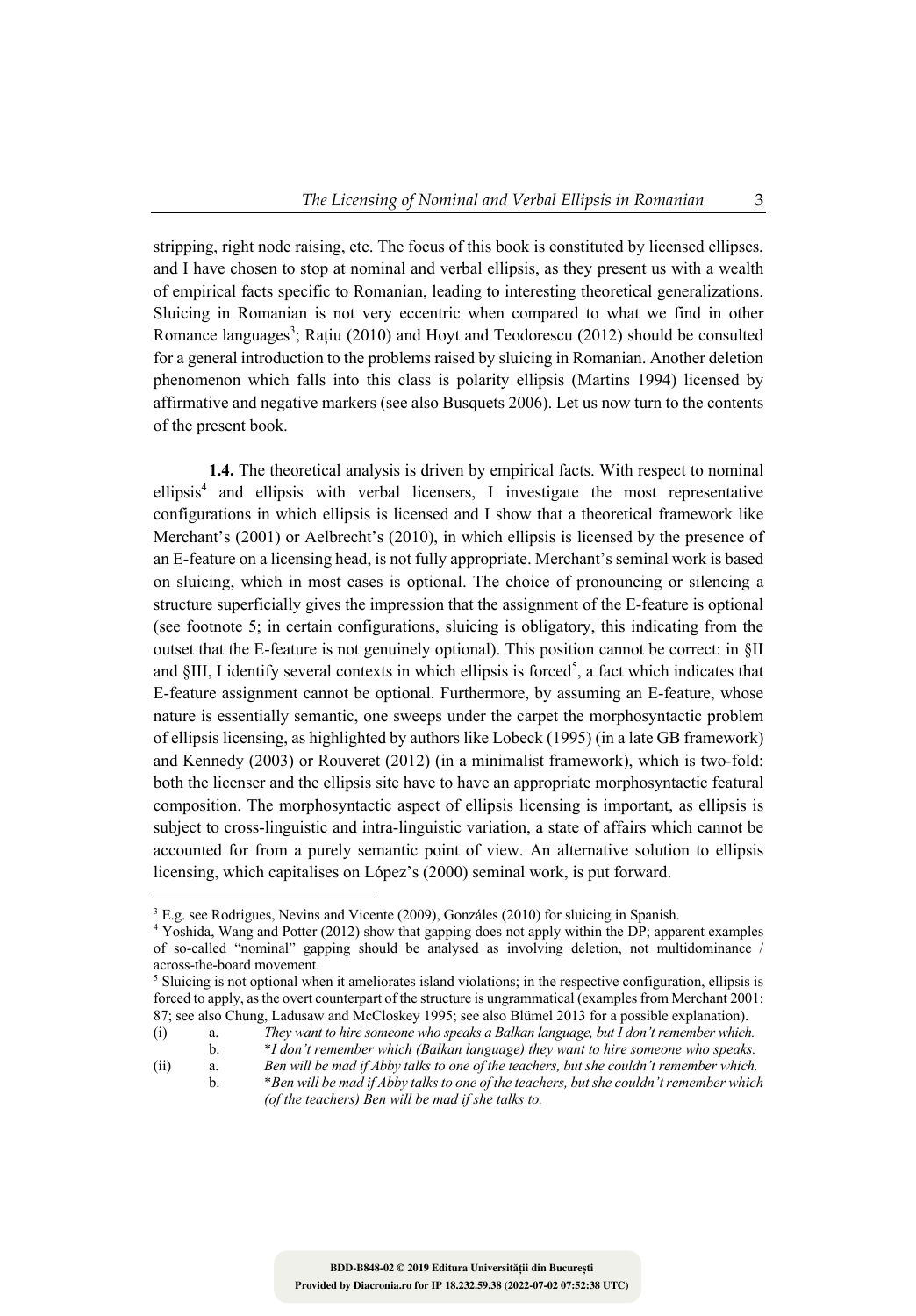A "disclaimer of sincerity" is in order at this point. The two main domains under analysis here are unequally represented as far as the theoretical analysis of ellipsis licensing is concerned: nominal ellipsis benefits from a quasi-exhaustive survey of data (most relevant configurations in which ellipsis is licensed are identified) and fully worked out analysis of ellipsis licensing. By contrast, the part devoted to ellipsis with verbal licensers mostly focuses on the identification of the relevant class of licensers of ellipsis in Romanian. In other words, with respect to the verbal domain, I have consciously taken a more empirically oriented perspective on the elliptical phenomena to the sacrifice of detailed theoretical analysis. As will be obvious from §IV, in which verbal ellipsis is discussed, this does not mean that I have merely applied the diagnostics to delimit the class of verbal licensers; rather I have identified the relevant configurations where ellipsis is legitimate, and relevant generalizations are also put forward; however, the *why*-question (*why* is ellipsis licensed by these particular verbs and not by others) is not given an answer of similar refinement as for nominal ellipsis.

This results from the state-of-art with respect to the study of verbal ellipsis in Romanian: except for Bîlbîie's study of gapping and stripping, virtually nothing more is known about the domain of verbal ellipsis in Romanian. The general view found in the literature is that ellipsis of the English VP-ellipsis type is not generally found in Romance, except for (European and Brazilian) Portuguese and Galician (see, among others, López 1994, Martins 1994, Rouveret 2012 for this claim). It is true that Romanian is not a Verb-Stranding VP-ellipsis (VVPE) language of the Portuguese/Galician type; however, the claim that ellipsis with verbal licensers is not represented in Romanian is far from being accurate. As will be shown in §IV, Romanian features ellipsis licensed by at least the following classes of verbal licensers: ellipsis licensed by modal verbs (Modal Complement Ellipsis, in the sense of Aelbrecht 2010), by aspectual verbs (Aspectual Complement Ellipsis), and, surprisingly, by the verb *fi* 'be' (not in all of its instances, but only when it is inflected). Besides the delimitation of the class of licensers, many other problems of empirical interest are also brought to the fore: for instance, the fact that, contrary to what has been claimed with respect to English (Gergel 2009) or Romance (López 1994), epistemic modals are also good licensers of ellipsis in Romanian; epistemic readings of modals survive under ellipsis in English as well (David Pesetsky, *p.c.*). Another point of interest concerns ellipsis with aspectual licensers: due to the transitive (simple and complex) nature of these verbs, ellipsis is subject to a global derivational constraint (in the sense of Lakoff 1969, 1970, Postal 1972); this variety of ellipsis was studied more extensively in my 2016 paper (Nicolae 2016), written after the first draft of this book. In contrast to this state of facts characterizing Romanian, other Romance languages benefit from detailed studies devoted not only to the distribution and syntax of verbal ellipsis, but also to the acquisition of ellipsis; this is the case of Portuguese (see Santos 2009). And, in contrast to verbal ellipsis, much more is known about Romanian nominal ellipsis (see, for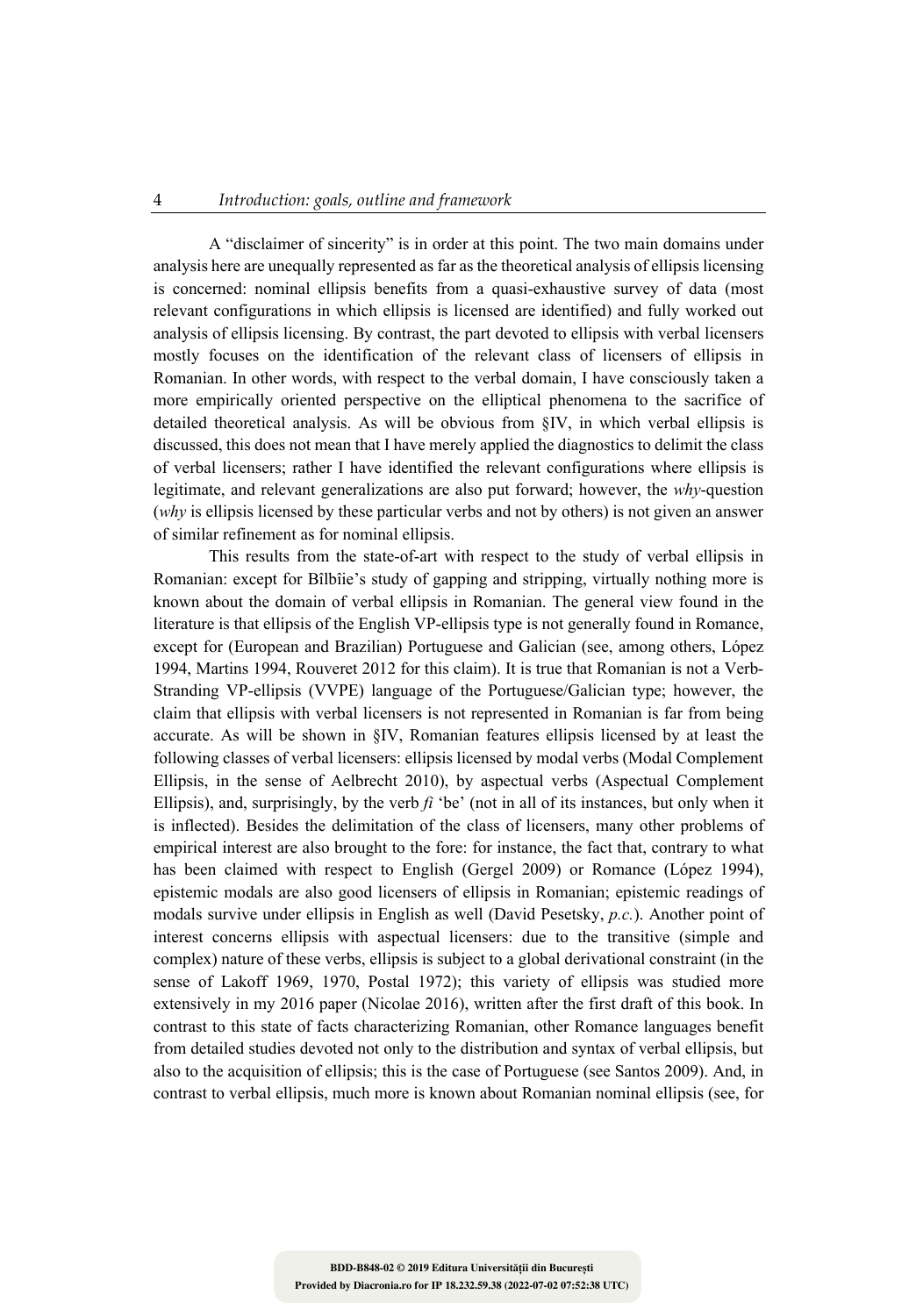an early analysis, combining elements of structural grammar and early generativism, Manoliu Manea 1968; see, more recently, Coene 1999, Giurgea 2008, 2010, Cornilescu and Nicolae 2010, 2011c, 2012a, 2012b).

To sum up, I believe that the accurate delimitation of the empirical domain is compulsory for a correct understanding of ellipsis (in fact, of any linguistic phenomenon) in order to avoid hasty generalizations and analyses built on a very restricted set of data, which fail to be fruitfully extended to account for a larger array of data.

#### **2. Theoretical framework**

The theoretical framework on ellipsis is presented in §II; in this section, I minimally lay out the general theoretical ingredients necessary for the analysis.

**2.1.** As stated, the theoretical framework adopted is Generative Grammar (Chomsky 1957 and ssq. work) in its minimalist version (Chomsky 1995 and ssq. work). To be more precise, I am adopting the second variant of minimalism (Chomsky 2000 and ssq. work), which disposes of the Spec-Head agreement operation and refines the conception on feature mechanics: features are no longer checked, but valued. The operation that drives feature valuation is Agree, and features are conceived of as having two dimensions, *valuation* and *interpretability*.

I follow Pesetsky and Torrego (2007), and distinguish between *interpretable* and *uninterpretable* features, on the one hand, and *valued* and *unvalued* features, on the other hand. The syntactic derivation is driven by the need to delete uninterpretable features (Chomsky 2000, 2001). In Pesetsky and Torrego (2007) (as well as Frampton and Gutmann 2006) Agree is a form of feature sharing (1).

(1) **Agree (Feature sharing version)** (Pesetsky and Torrego 2007:4) (i) An unvalued feature F (a *Probe*) on a head H at syntactic location  $\alpha$  (F<sub>α</sub>) scans its c-command domain for another instance of F (a *Goal*) at location  $β$  (F<sub>β</sub>) with which to agree.

(ii) Replace  $F_{\alpha}$  with  $F_{\beta}$ , so that the same feature is present in both locations.

Agree is initiated by some head at a location  $\alpha$  (the Probe), provided with an *unvalued*, *uninterpretable* or *interpretable* feature  $F_{\alpha}$ ; the c-command domain is scanned for another instance of F, in some (Goal) phrase  $β$ ,  $F<sub>β</sub>$ , with which it agrees. Conceived of as *feature sharing*, Agree consists in replacing  $F_{\alpha}$  with  $F_{\beta}$ , so that the same feature is present in both locations. A link accessible throughout the derivation is thus established.

Importantly, by putting together *valuation* and *interpretability*, Pesetsky and Torrego (2007) arrive at a fourfold feature typology; feature participating in Agree bear the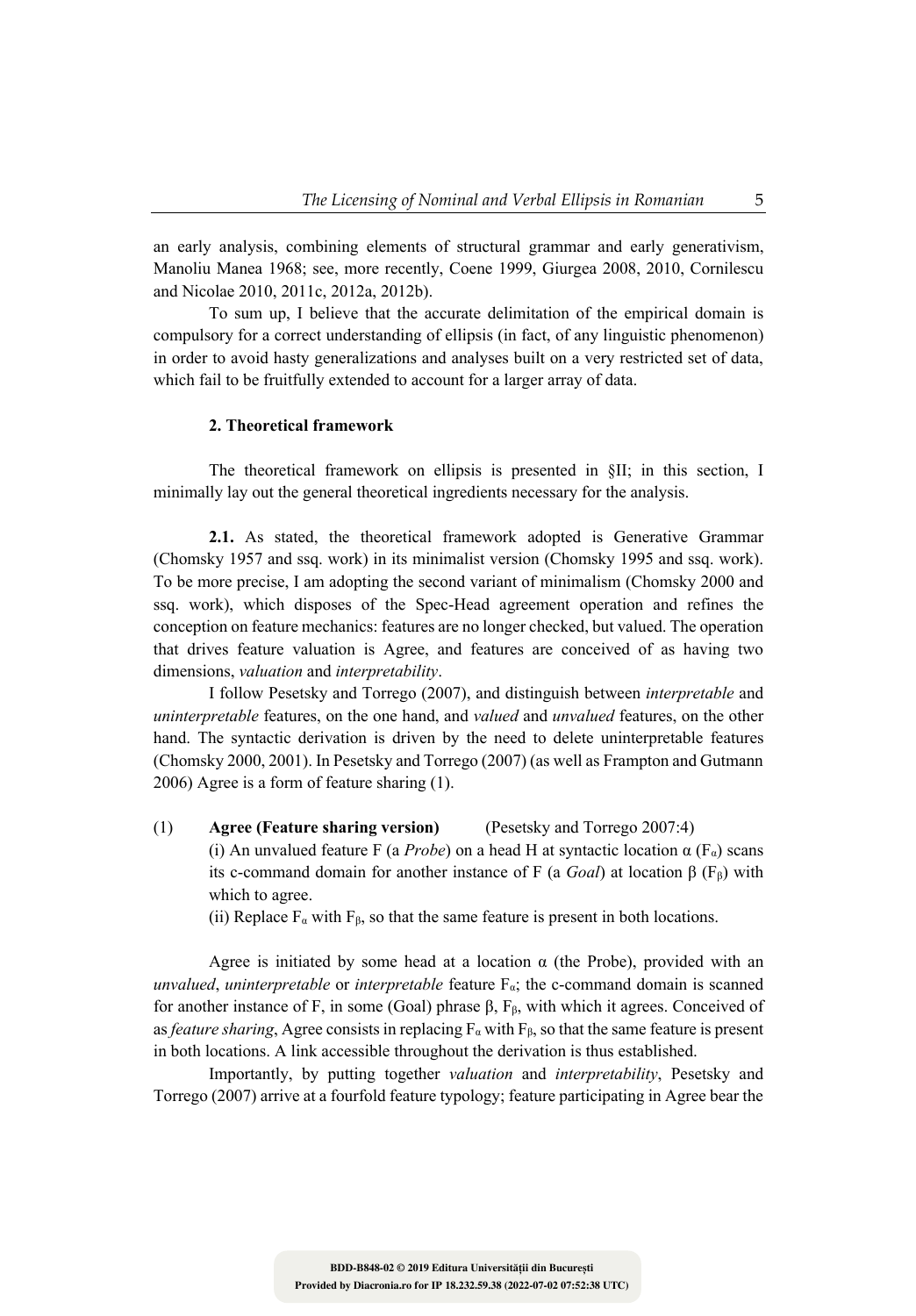same numerical index; an empty pair of brackets signals that a feature has not participated in Agree.

| (2) | [ $\mu$ F] [1]: uninterpretable, valued              | [ $i$ F] [1]: interpretable, valued |  |  |
|-----|------------------------------------------------------|-------------------------------------|--|--|
|     | $\lceil u \rceil \rceil$ : uninterpretable, unvalued | $[iF]$ : interpretable, unvalued    |  |  |

**2.2.** As for the syntactic structure of the nominal phrase and of the clause, the following assumptions are made. The ideas presented here serve to minimally delineate the framework adopted; details and refinements are provided in §III and §IV, where nominal and verbal ellipsis are discussed and properly analysed.

With respect to the nominal phrase, I adopt without further justification the DP-hypothesis (Abney 1987, Giusti 1993, Longobardi 1994). From this perspective, the minimal DP contains a functional layer, represented by determiners (and quantifiers), and a lexical layer, represented by the head's (i.e. noun's) projection. The functional layer is associated with the argumental properties of the nominal phrase; the lexical layer is associated with predicative, descriptive content. On the model of Rizzi's scission of the CP, I adopt an "updated" syntactic structure of the DP, namely, the split-DP hypothesis (see Giusti 1996, 2005, 2012, Ihsane and Puskas 2001, Aboh 2004, Laenzlinger 2005a, 2005b, 2010, Cornilescu 2007, Cornilescu and Nicolae 2011b, Ledgeway 2012a); the D-head splits into a lower D<sub>internal</sub> position, and a higher D<sub>external</sub> projection, with the space between D<sub>internal</sub> and D<sub>external</sub> accommodating DP-internal constituents marked from the point of the DP-internal information structure; for the limited purposes of the discussion here, I will assume, like Giusti (2012) and Cornilescu and Nicolae (2012a), that the space between  $D_{\text{internal}}$  and  $D_{\text{external}}$  contains only one projection, labelled Contr(ast)P; the head of ContrP accommodates DP-internal contrastive constituents. A word of caution is in order here: I believe, like Giusti (2012), that not just any repetition of a determiner triggers the split of D; definiteness agreement can be resolved as a phenomenon of agreement (see §III.2.2.3). The split of D is determined by the presence of different determiners in the two D heads, and obligatorily activates the DP-internal left periphery, where notions like topic and focus become relevant. DPs are phasal domains (see Chomsky  $2008$ <sup>6</sup>.

Clauses are conceived of as being CPs; the C-projection may be split into a higher Force head and a lower Fin head (as in Rizzi 1997); the split-CP hypothesis will be instrumental in understanding the syntax of the Romanian subjunctive and, implicitly, the internal make-up of the ellipsis site in the case of ellipsis with modal and aspectual verbs.

<sup>6</sup> There are relevant proposals for a bi-phasal analysis of the DP (Cornilescu and Nicolae 2011b, Simpson and Syed 2016, Syed and Simpson 2017, Roberts 2017 i.a.), on the model of the bi-phasehood of the CP; however, I will follow here the traditional mono-phasal analysis of the DP, as nothing crucial hinges on this issue.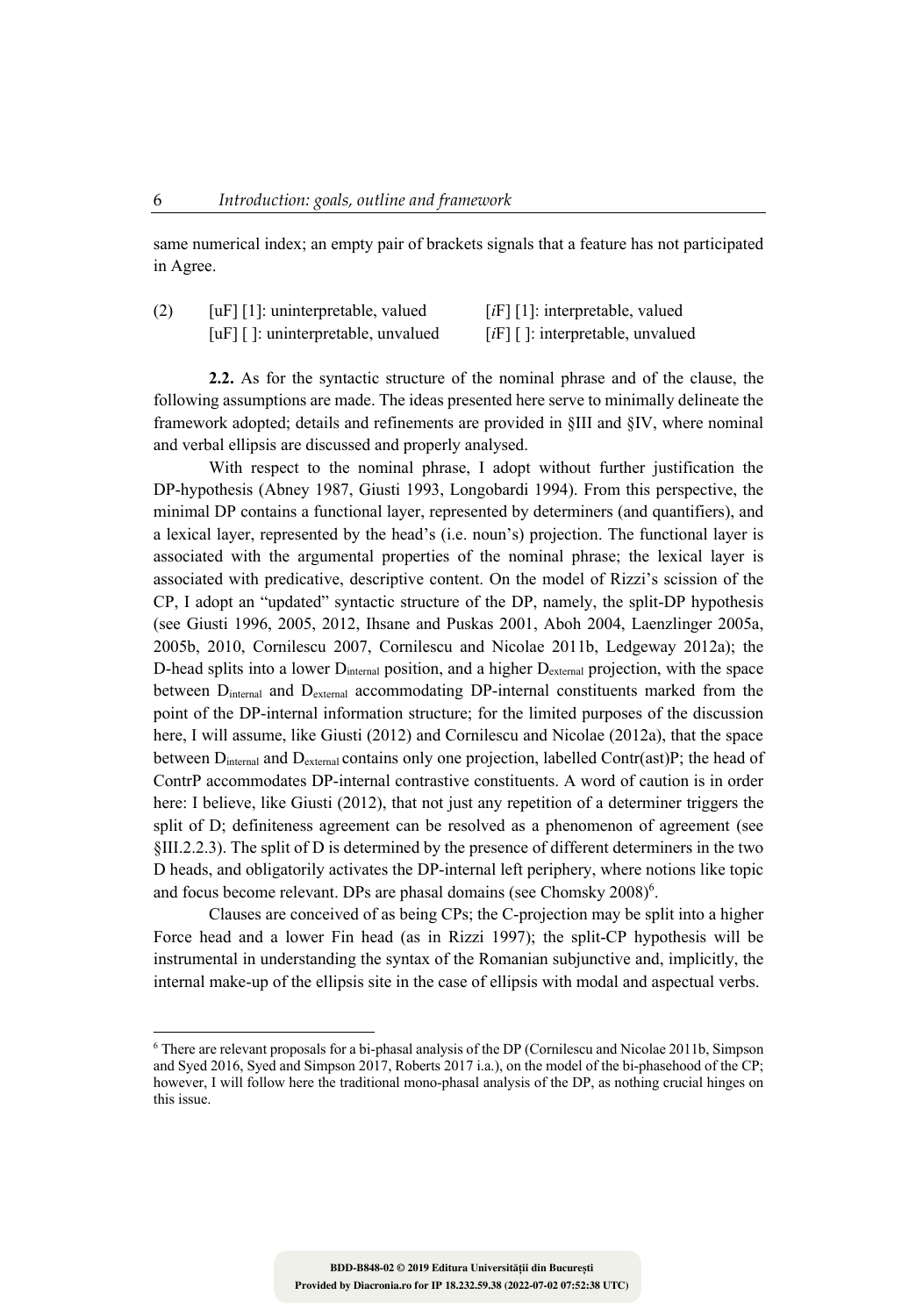With respect to verb movement, the level of raising of synthetic forms is high in the inflectional domain (Dobrovie-Sorin 1994, Cornilescu 2000, Alboiu and Motapanyane 2000, Ledgeway 2015, Schifano 2015, 2016, 2018, Nicolae 2015a, 2019). In the case of analytic forms, the auxiliaries target high positions, as shown by their ability to precede the additive light adverbial *mai*; the lexical verb also raises out of the *v*P, as shown by its ability to precede floating quantifiers and the adverbial *des* ('often') (see Alboiu and Motapanyane 2000, Ledgeway 2015).

| (3) | a.             | Elevii                                     | mei                                           | au |                  | mai |  | văzut <u>toti</u> filmul.                  |  |
|-----|----------------|--------------------------------------------|-----------------------------------------------|----|------------------|-----|--|--------------------------------------------|--|
|     |                | students.DEF                               |                                               |    |                  |     |  | my AUX.PERF.3PL MAI see.PPLE all movie.DEF |  |
|     |                |                                            | 'My students have all seen the movie before.' |    |                  |     |  |                                            |  |
|     | $\mathbf{b}$ . | El va                                      | veni                                          |    |                  |     |  | des la bunica de acum încolo.              |  |
|     |                | he AUX.FUT.3SG come.INF often to grandma   |                                               |    | from now onwards |     |  |                                            |  |
|     |                | 'He will often visit grandma from now on.' |                                               |    |                  |     |  |                                            |  |
|     |                |                                            |                                               |    |                  |     |  |                                            |  |

As is well-known, floating quantifiers diagnose subject positions (Sportiche 1988); adverbs like Rom. *des*, Fr. *souvent*, Engl. *often* diagnose verb raising (Cinque 1999); the additive light adverbial *mai* merges as a specifier of the Asp projection and adjoins to the lexical verb, moving along with it (Cornilescu and Cosma 2013, Nicolae 2015a, 2019).

While I preserve from the 2013 analysis the original intuition that verb movement proceeds as phrasal movement, I have revised the general theory of verb movement by adopting Vicente's (2007) 'V<sup>0</sup>-to-Spec', which is developed at length in my 2019 monograph (Nicolae 2019: ch. 2). The details of this analysis are schematically presented in §IV here too.

Finally, I follow the relevant literature in assuming that the clausal domain is bi-phasal (Chomsky 2001, 2008 among many other authors); both phasal heads, C and *v*, have peripheries, interface domains where P(ragmatic)-features are satisfied (see Rizzi 1997 for the CP-periphery and Belletti 2004 for arguments that there is also a "low" periphery; this is the *v*\*-periphery, which accommodates low foci and topics).

**2.3.** As has been known since Williams (1977) and López (2000), ellipsis is a Discourse Grammar phenomenon<sup>7</sup>. Thus, a stand on the syntax-pragmatics/information structure interface has to be taken. I have chosen to adopt and adapt López's (2009) theory,

<sup>7</sup> Recall from §I.1.3 above (and see §II) that, by following a long tradition (stemming at least from Chao 1988), I distinguish between two types of elliptical process: ellipses with a licenser, which are based on deletion, and ellipses based on a multidominant structure. I focus only on verbal and nominal ellipsis with a licenser in this dissertation; according to Williams (1977), who operates a similar distinction, ellipses based on deletion are Discourse Grammar ellipses, in the case of which the interface with the pragmatic / information structure component is highly relevant.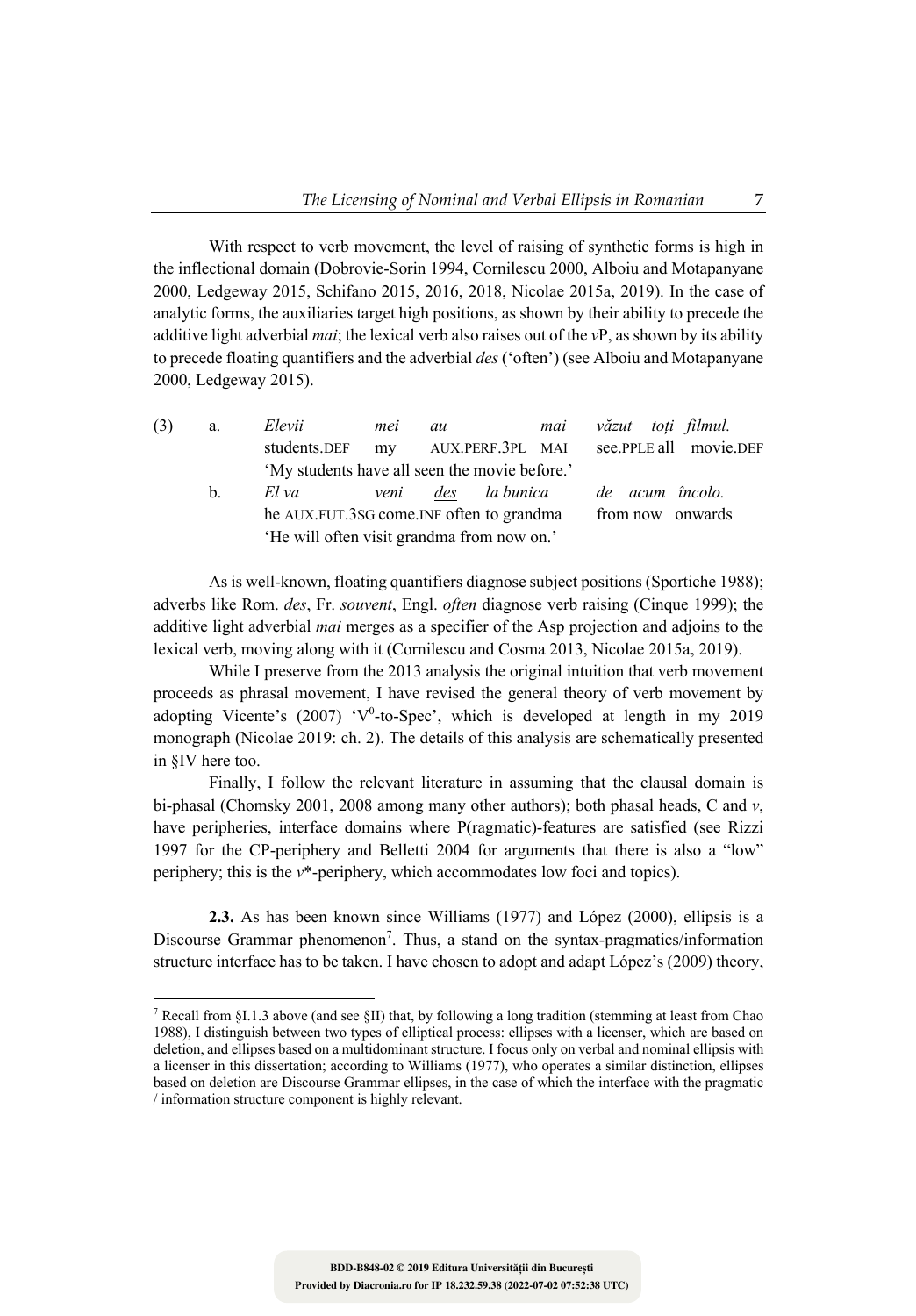as it offers, on the one hand, the general framework which integrates discourse into syntax with minimal alterations to the standard system as developed since Chomsky (2000), and, on the other hand, a system of (two) features with unambiguous semantic effects and clear syntactic correlates. According to López (2009), syntax and pragmatics / information structure interact cyclically; this interaction is mediated by the *phasal heads*, which may invasively assign P(ragmatic)-features to constituents, acting thus upon narrow syntax $8$ .

### **3. Some technical remarks on the organization of this book**

**3.1.** The methodological principle which has been conscientiously followed throughout the dissertation is that ellipsis cannot be properly understood without first understanding the syntax of overt / fully pronounced structures. This methodological principle is well expressed by Bhattacharya and Simpson (2012) in their analysis of sluicing in Indo-Aryan, being well captured by the following quote: "what is clearly required in each fresh examination of sluicing in a language is a careful comparison of sluices with other patterns in the same language, in particular those relating to wh-movement, case, copulas, and cleft construction" (Bhattacharya and Simpson 2012: 190). There are, indeed, differences between elliptical structures and their overt counterpart (see §II for details), but these disparities should not be conceived of as indicating that the ellipsis site has a structure altogether different from its overt counterpart, but rather as the effect of the discourse algorithm which identifies the identical part(s) (to be elided) and the contrasting part(s) (the remnants) and appropriately marks them.

**3.2.** At this point, a serious question regarding the organization of the material emerges. Essentially, there are two options, both of which have been pursued in the literature. One solution is to first present the syntax of the overt structure and then turn to ellipsis; this type of approach has been pursued by authors like Gergel (2009), working on English VP-ellipsis, or Aelbrecht (2010), working on Dutch modal complement ellipsis. Another solution is to proceed in a more local fashion, combining to various degrees the analysis of the overt structure with the analysis of its elliptical counterpart. I have adopted

<sup>8</sup> See López (2009: 100-104) on the potential problems raised by this proposal with respect to Chomsky's (1995) *Inclusiveness Condition*; see also §III.3.2.6, where I also discuss this problem, essentially defending López's line of reasoning. In a nutshell, like López, I believe that phasal heads have the ability to invasively act upon narrow syntax; this follows from their instrumental role of being points where the structure is *transferred* to the interfaces (see Chomsky 2000, 2001) and avoids a severe *Look-Ahead* problem (e.g. semantics permitting, constituents are topics or foci in a given discourse; thus, the feature characterizing a constituent as a topic / focus should not be present on the respective constituent from the Numeration, but assigned at a later point, when felicitous discourse integration comes into play; this happens at Transfer).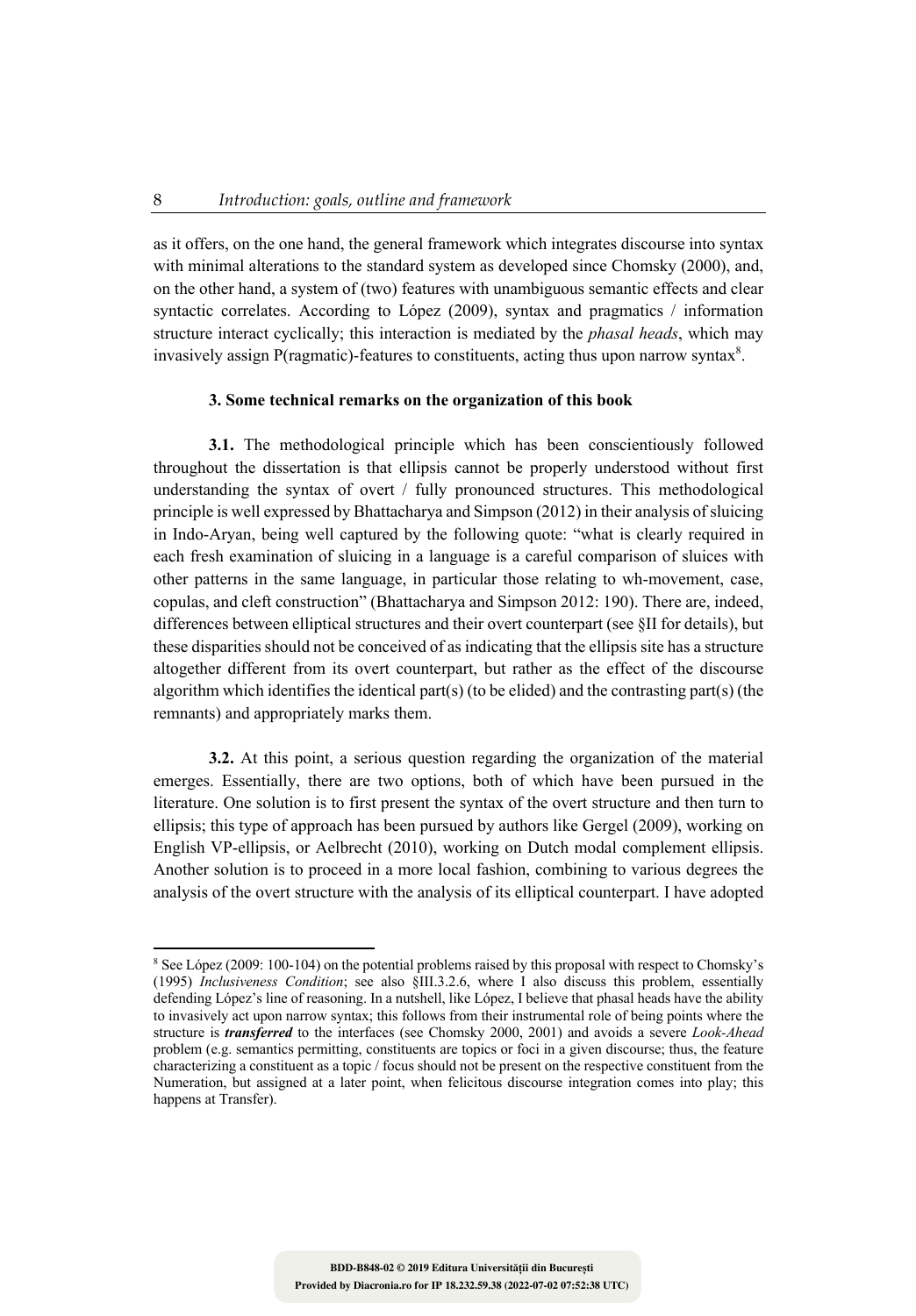the second solution to organize the material of the book; this can be observed more prominently in §IV, where I analyse in turn ellipsis with various types of verbal licensers.

As for the internal organization of the chapters, each chapter has an introductory section which outlines the problems to be discussed and the puzzles to be solved, and a conclusions section; the conclusions not only summarize the problems discussed in the respective chapter, but also assess the relevance of the results from a more theoretical standpoint.

**3.3.** Certain diachronic problems are also taken up in the book. For instance, in order to understand the synchronic syntax of the Romanian DP, I felt the need to incorporate in the analysis certain diachronic facts, some of which are new, some of which are drawn from previous personal and/or joint work or from other different sources; some diachronic remarks on the subjunctive / infinitive competition as complements to modal verbs will also be presented.

It is thus necessary to mention that I have adopted the periodization of Romanian put forward by Gheție (1975), who distinguishes between old Romanian (1521-1780) and modern Romanian (1780–present day). The landmarks of these periods, 1521 and 1780 correlate with the following facts: 1521 represents the *earliest attested* text written directly in Romanian<sup>9</sup>, *Neacșu's Letter*, while 1780 represents the year when *Elementa linguae daco-romanae sive valachicae* was published; this is the first grammar of Romanian with a large circulation. This distinction is not motivated only by extra-linguistic factors; as Gheție (1975) himself shows, there is a relevant number of linguistic differences between these two periods, a fact which motivates this  $cut<sup>10</sup>$ .

Both periods are subject to other cuts: old Romanian is further subdivided into early old Romanian (1521-1640) and late old Romanian (1640-1780); the period comprised between 1780 and 1830 is known as the pre-modern period. Because of space limitations, I did not go into extremely refined details which would put these subdivisions to work; when relevant, I did, however, point to the differences between these subdivisions.

Note that the label "old Romanian" does not correspond to the label "old" applied to other Romance varieties (e.g. Old French, Old Spanish, etc.); the division old / modern with respect to Romanian depends on the earliest attested Romanian writings<sup>11</sup>.

<sup>9</sup> *Neacșu's Letter* is not the earliest attested Romanian text. As shown by Mareș (2000), *Psaltirea Hurmuzaki* (*The Hurmuzaki Book of Psalms*) is older than the *Letter*, but it is a translation, not a text written directly in Romanian.

<sup>&</sup>lt;sup>10</sup> Gheție's (1975) classification was implicit in older histories of Romanian, such as Densusianu's (1961), and has been adopted by most researchers after 1975 (see, for instance, Rosetti 1986). Gheție's classification is thus the standard one.

<sup>&</sup>lt;sup>11</sup> Authors like Hill (2013a) have chosen the label "early modern Romanian" for the period comprised between the  $16<sup>th</sup>$  and the  $18<sup>th</sup>$  c. in order to observe the general periodization of the Romance languages; I have chosen to follow tradition, by choosing the label "old Romanian".